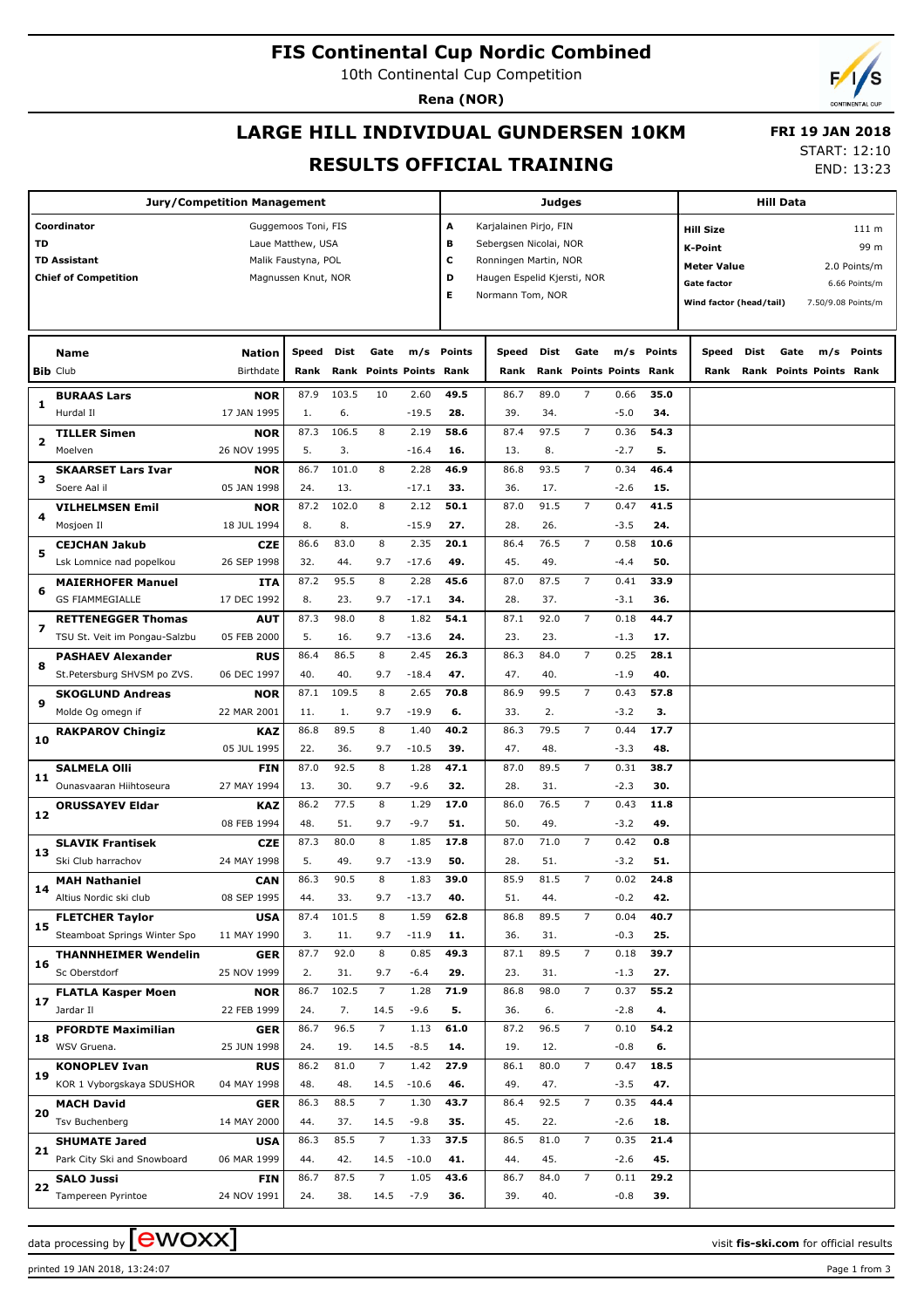# **FIS Continental Cup Nordic Combined**

10th Continental Cup Competition

**Rena (NOR)**



# **LARGE HILL INDIVIDUAL GUNDERSEN 10KM**

 **FRI 19 JAN 2018**

### **RESULTS OFFICIAL TRAINING**

| START: 12:10 |            |
|--------------|------------|
|              | END: 13:23 |

|    | Name<br><b>Bib Club</b>                             | Nation<br>Birthdate       | <b>Speed</b><br>Rank | Dist        | Gate<br>Rank Points Points Rank | m/s            | Points      | Speed<br>Rank | Dist        | Gate<br>Rank Points Points Rank | m/s            | Points      | Speed<br>Rank | Dist | Gate<br>Rank Points Points Rank | m/s | Points |
|----|-----------------------------------------------------|---------------------------|----------------------|-------------|---------------------------------|----------------|-------------|---------------|-------------|---------------------------------|----------------|-------------|---------------|------|---------------------------------|-----|--------|
|    |                                                     |                           |                      |             |                                 |                |             |               |             |                                 |                |             |               |      |                                 |     |        |
| 23 | <b>KVARSTAD Simen</b>                               | <b>NOR</b>                | 86.7                 | 105.5       | $\overline{7}$                  | 0.85           | 81.1        | 86.7          | 99.0        | $\overline{7}$                  | 0.19           | 58.6        |               |      |                                 |     |        |
|    | Byaasen Il                                          | 23 MAR 2000               | 24.                  | 5.          | 14.5                            | $-6.4$         | 2.          | 39.           | 3.          |                                 | $-1.4$         | 2.          |               |      |                                 |     |        |
| 24 | <b>TERZER Dominik</b>                               | AUT                       | 86.7                 | 97.0        | $\overline{7}$                  | 1.30           | 60.7        | 87.0          | 96.0        | $\overline{7}$                  | 0.15           | 52.9        |               |      |                                 |     |        |
|    | Nordic Team Absam-Tirol                             | 19 SEP 1999               | 24.                  | 17.         | 14.5                            | $-9.8$         | 15.         | 28.           | 13.         |                                 | $-1.1$         | 9.          |               |      |                                 |     |        |
| 25 | <b>LOOMIS Adam</b>                                  | <b>USA</b>                | 86.6                 | 81.5        | $\overline{7}$                  | 0.98           | 32.1        | 86.7          | 81.0        | $\overline{7}$                  | 0.24           | 22.2        |               |      |                                 |     |        |
|    | Flying Eagles Ski Club                              | 19 MAR 1992               | 32.                  | 47.         | 14.5                            | $-7.4$         | 45.         | 39.           | 45.         |                                 | $-1.8$         | 44.         |               |      |                                 |     |        |
| 26 | <b>ANDREWS Grant</b>                                | <b>USA</b>                | 86.3                 | 82.5        | $\overline{7}$                  | 0.75           | 35.9        | 87.1          | 88.5        | 8                               | $-0.08$        | 34.9        |               |      |                                 |     |        |
|    | Steamboat Springs Winter Spo                        | 03 DEC 1997               | 44.                  | 45.         | 14.5                            | $-5.6$         | 43.         | 23.           | 36.         | $-4.8$                          | 0.7            | 35.         |               |      |                                 |     |        |
| 27 | <b>GIANMOENA Luca</b>                               | ITA                       | 86.5                 | 78.5        | $\overline{7}$                  | 1.17           | 24.7        | 87.5          | 83.5        | 8                               | $-0.07$        | 24.8        |               |      |                                 |     |        |
|    | LAVAZE' VARENA                                      | 16 NOV 1997               | 37.                  | 50.         | 14.5                            | $-8.8$         | 48.         | 7.            | 42.         | $-4.8$                          | 0.6            | 42.         |               |      |                                 |     |        |
| 28 | <b>KOPP Tim</b>                                     | GER                       | 86.8                 | 93.0        | $\overline{7}$                  | 1.04           | 54.7        | 87.6          | 91.0        | 8                               | $-0.02$        | 39.4        |               |      |                                 |     |        |
|    | <b>VSC Klingenthal</b>                              | 11 FEB 1999               | 22.                  | 28.         | 14.5                            | $-7.8$         | 23.         | 4.            | 28.         | $-4.8$                          | 0.2            | 28.         |               |      |                                 |     |        |
| 29 | <b>MRAZ Noa Ian</b>                                 | AUT                       | 86.9                 | 85.0        | $\overline{7}$                  | 1.28           | 36.9        | 87.6          | 85.5        | 8                               | 0.13           | 27.2        |               |      |                                 |     |        |
|    | SG Klagenfurt-Kaernten                              | 17 OCT 1996               | 17.                  | 43.<br>94.5 | 14.5<br>$\overline{7}$          | $-9.6$         | 42.         | 4.            | 39.         | $-4.8$<br>8                     | $-1.0$<br>0.25 | 41.<br>33.3 |               |      |                                 |     |        |
| 30 | <b>ABRAMOV Konstantin</b>                           | <b>RUS</b>                | 86.7                 |             |                                 | 1.17           | 56.7        | 87.3          | 89.0        |                                 |                |             |               |      |                                 |     |        |
|    | Moskovskaya Obl. GBU TSOVS                          | 29 JUN 1997               | 24.                  | 24.         | 14.5                            | $-8.8$         | 21.         | 17.           | 34.         | $-4.8$                          | $-1.9$         | 37.         |               |      |                                 |     |        |
| 31 | <b>OFTEBRO Einar Luraas</b><br>Jardar II            | <b>NOR</b><br>06 AUG 1998 | 87.0                 | 99.0<br>15. | $\overline{7}$                  | 1.23<br>$-9.2$ | 65.3<br>10. | 87.5<br>7.    | 94.0        | 8                               | $-0.09$<br>0.8 | 46.0        |               |      |                                 |     |        |
|    |                                                     |                           | 13.                  | 102.0       | 14.5<br>$\overline{7}$          |                | 72.2        |               | 14.<br>97.5 | $-4.8$<br>8                     |                | 16.<br>51.6 |               |      |                                 |     |        |
| 32 | <b>OFTEBRO Jens Luraas</b>                          | <b>NOR</b>                | 86.9                 |             |                                 | 1.11           | 4.          | 87.2          |             |                                 | 0.08           |             |               |      |                                 |     |        |
|    | Jardar II                                           | 21 JUL 2000               | 17.<br>87.0          | 8.<br>86.5  | 14.5<br>$\overline{7}$          | $-8.3$<br>0.83 | 43.3        | 19.<br>87.7   | 8.<br>83.0  | $-4.8$<br>8                     | $-0.6$<br>0.29 | 11.<br>21.0 |               |      |                                 |     |        |
| 33 | <b>MASTIEV Samir</b>                                | <b>RUS</b>                |                      | 40.         |                                 | $-6.2$         | 37.         | 2.            | 43.         |                                 | $-2.2$         | 46.         |               |      |                                 |     |        |
|    | Ekaterinburg Dinamo                                 | 13 JAN 1993               | 13.<br>86.5          | 82.5        | 14.5<br>$\overline{7}$          | 1.01           | 33.9        | 87.4          | 90.0        | $-4.8$<br>8                     | 0.07           | 36.7        |               |      |                                 |     |        |
| 34 | <b>ZEMAN Martin</b><br>ASO Dukla Liberec            | <b>CZE</b><br>01 JUL 1993 | 37.                  | 45.         | 14.5                            | $-7.6$         | 44.         | 13.           | 30.         | $-4.8$                          | $-0.5$         | 33.         |               |      |                                 |     |        |
|    |                                                     |                           | 86.6                 | 106.0       | $\overline{7}$                  | 1.49           | 77.3        | 86.9          | 98.5        | $\overline{7}$                  | 0.17           | 52.9        |               |      |                                 |     |        |
| 35 | <b>DEUSCHL Christian</b><br>Nordic Team Absam-Tirol | <b>AUT</b><br>20 APR 1997 | 32.                  | 4.          | 14.5                            | $-11.2$        | з.          | 33.           | 4.          | $-4.8$                          | $-1.3$         | 9.          |               |      |                                 |     |        |
|    |                                                     | <b>GER</b>                | 86.4                 | 96.5        | $\overline{7}$                  | 1.66           | 57.1        | 87.5          | 92.0        | 8                               | 0.19           | 39.8        |               |      |                                 |     |        |
| 36 | <b>HAHN Martin</b><br><b>VSC Klingenthal</b>        | 06 MAY 1997               | 40.                  | 19.         | 14.5                            | $-12.4$        | 20.         | 7.            | 23.         | $-4.8$                          | $-1.4$         | 26.         |               |      |                                 |     |        |
|    |                                                     | AUT                       | 86.9                 | 93.0        | $\overline{7}$                  | 1.36           | 52.3        | 87.4          | 93.0        | 8                               | 0.52           | 39.3        |               |      |                                 |     |        |
| 37 | <b>GERSTGRASER Paul</b><br>SV Schwarzach-Salzburg   | 22 MAY 1995               | 17.                  | 28.         | 14.5                            | $-10.2$        | 25.         | 13.           | 20.         | $-4.8$                          | $-3.9$         | 29.         |               |      |                                 |     |        |
|    | YAMAMOTO Ryota                                      | <b>JPN</b>                | 86.2                 | 94.5        | $\overline{7}$                  | 1.05           | 57.6        | 86.7          | 93.5        | 8                               | 0.32           | 41.8        |               |      |                                 |     |        |
| 38 | Waseda Unv.                                         | 13 MAY 1997               | 48.                  | 24.         | 14.5                            | $-7.9$         | 19.         | 39.           | 17.         | $-4.8$                          | $-2.4$         | 23.         |               |      |                                 |     |        |
|    | SHIMIZU Aguri                                       | <b>JPN</b>                | 86.9                 | 96.0        | $\overline{7}$                  | 0.87           | 62.0        | 87.5          | 94.0        | 8                               | 0.17           | 43.9        |               |      |                                 |     |        |
| 39 | Euglena Ski Club                                    | 09 MAR 1992               | 17.                  | 22.         | 14.5                            | $-6.5$         | 13.         | 7.            | 14.         | $-4.8$                          | $-1.3$         | 19.         |               |      |                                 |     |        |
|    | <b>KIMURA Kodai</b>                                 | <b>JPN</b>                | 86.7                 | 90.0        | $\overline{7}$                  | 1.15           | 47.9        | 87.2          | 91.5        | 8                               | 0.23           | 38.5        |               |      |                                 |     |        |
| 40 | Hanawa High School                                  | 06 JUN 2001               | 24.                  | 35.         | 14.5                            | $-8.6$         | 31.         | 19.           | 26.         | $-4.8$                          | $-1.7$         | 32.         |               |      |                                 |     |        |
|    | <b>RUNGGALDIER Lukas</b>                            | ITA                       | 86.2                 | 87.0        | $7\overline{ }$                 | 1.02           | 42.9        | 87.1          | 87.5        | 8                               | 0.29           | 30.0        |               |      |                                 |     |        |
| 41 | <b>GS FIAMMEGIALLE</b>                              | 31 JUL 1987               | 48.                  | 39.         | 14.5                            | $-7.6$         | 38.         | 23.           | 37.         | $-4.8$                          | $-2.2$         | 38.         |               |      |                                 |     |        |
|    | <b>SONEHARA Go</b>                                  | <b>JPN</b>                | 86.4                 | 94.5        | $\overline{7}$                  | 1.04           | 57.7        | 87.1          | 97.0        | 8                               | 0.12           | 50.3        |               |      |                                 |     |        |
| 42 | Tokyo Biso Kogyo Corp.Ski Clul                      | 01 OCT 1993               | 40.                  | 24.         | 14.5                            | $-7.8$         | 18.         | 23.           | 11.         | $-4.8$                          | $-0.9$         | 13.         |               |      |                                 |     |        |
|    | <b>DENDA Hidefumi</b>                               | <b>JPN</b>                | 86.6                 | 100.0       | $\overline{7}$                  | 1.04           | 68.7        | 86.9          | 98.0        | 8                               | 0.00           | 53.2        |               |      |                                 |     |        |
| 43 | Waseda Unv.                                         | 16 DEC 1997               | 32.                  | 14.         | 14.5                            | $-7.8$         | 8.          | 33.           | 6.          | $-4.8$                          | 0.0            | 8.          |               |      |                                 |     |        |
|    | <b>FLASCHBERGER Bernhard</b>                        | <b>AUT</b>                | 86.6                 | 91.0        | $\overline{7}$                  | 1.33           | 48.5        | 87.4          | 93.0        | 8                               | $-0.01$        | 43.3        |               |      |                                 |     |        |
| 44 | TSU St. Veit-Salzburg                               | 06 JUL 1996               | 32.                  | 32.         | 14.5                            | $-10.0$        | 30.         | 13.           | 20.         | $-4.8$                          | 0.1            | 21.         |               |      |                                 |     |        |
|    | <b>FRITZ Martin</b>                                 | <b>AUT</b>                | 86.4                 | 102.0       | $\overline{7}$                  | 1.44           | 69.7        | 87.5          | 98.5        | 8                               | 0.10           | 53.4        |               |      |                                 |     |        |
| 45 | WSV Murau-Steiermark                                | 24 OCT 1994               | 40.                  | 8.          | 14.5                            | $-10.8$        | 7.          | 7.            | 4.          | $-4.8$                          | $-0.8$         | 7.          |               |      |                                 |     |        |
|    | <b>JOHANSEN Truls Soenstehagen</b>                  | <b>NOR</b>                | 86.5                 | 90.5        | $\overline{7}$                  | 0.91           | 50.7        | 87.2          | 91.0        | 8                               | 0.08           | 38.6        |               |      |                                 |     |        |
| 46 | Elverum Hopp                                        | 26 JUN 1991               | 37.                  | 33.         | 14.5                            | $-6.8$         | 26.         | 19.           | 28.         | $-4.8$                          | $-0.6$         | 31.         |               |      |                                 |     |        |
|    | <b>SIMON Tobias</b>                                 | <b>GER</b>                | 87.2                 | 96.5        | $7\overline{ }$                 | 0.96           | 62.3        | 87.7          | 93.5        | 8                               | $-0.37$        | 47.6        |               |      |                                 |     |        |
| 47 | SZ Breitnau                                         | 15 AUG 1992               | 8.                   | 19.         | 14.5                            | $-7.2$         | 12.         | 2.            | 17.         | $-4.8$                          | 3.4            | 14.         |               |      |                                 |     |        |
|    | <b>WELDE David</b>                                  | <b>GER</b>                | 86.9                 | 94.5        | $\overline{7}$                  | 1.18           | 56.7        | 87.3          | 92.0        | 8                               | $-0.13$        | 42.4        |               |      |                                 |     |        |
| 48 | <b>SC Sohland</b>                                   | 15 APR 1994               | 17.                  | 24.         | 14.5                            | $-8.8$         | 21.         | 17.           | 23.         | $-4.8$                          | 1.2            | 22.         |               |      |                                 |     |        |
|    |                                                     |                           |                      |             |                                 |                |             |               |             |                                 |                |             |               |      |                                 |     |        |

printed 19 JAN 2018, 13:24:07 Page 2 from 3

data processing by **CWOXX**  $\blacksquare$